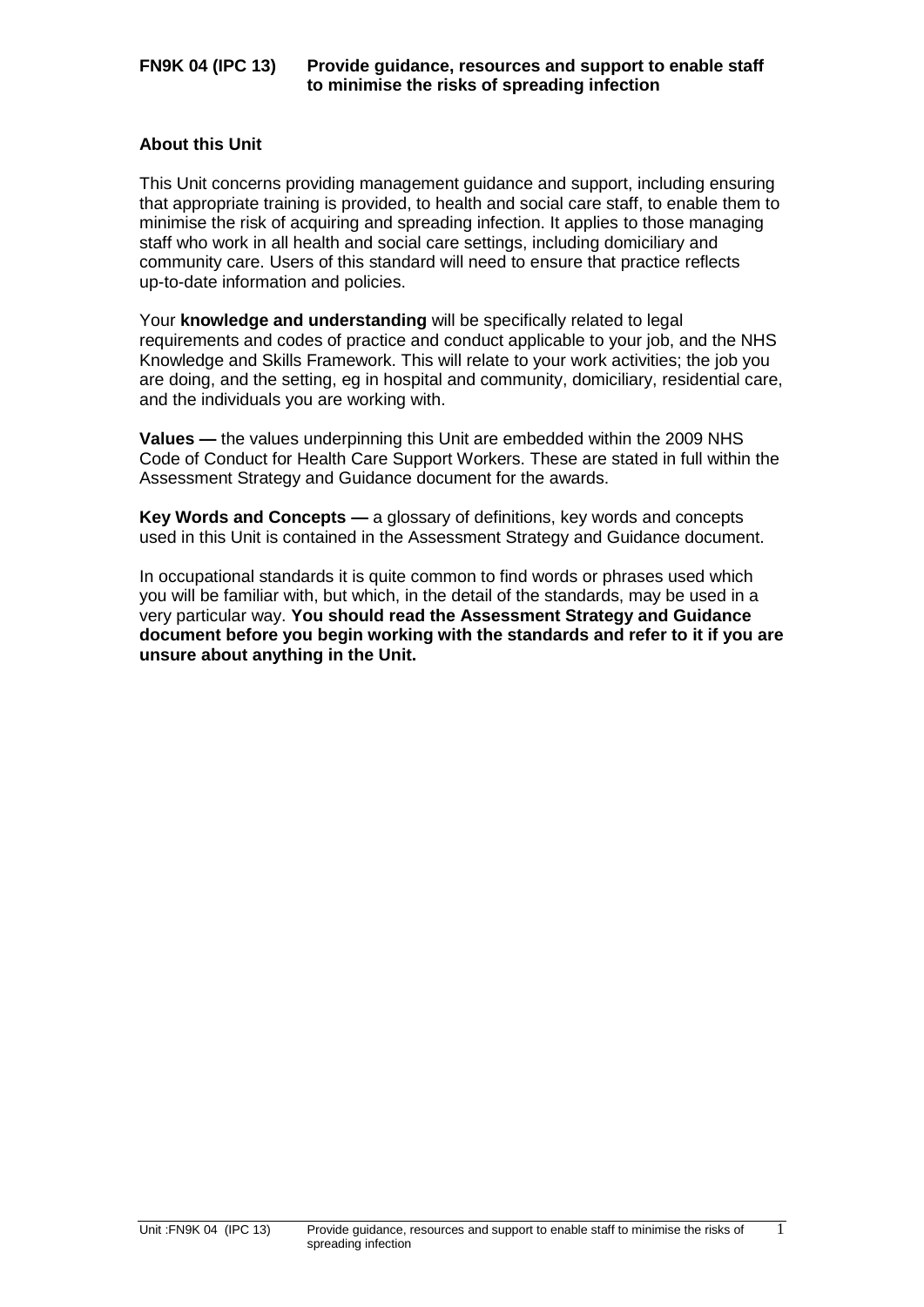# **Specific Evidence Requirements for the Unit**

|                    | It is essential that you adhere to the Evidence Requirements for this Unit                                                                                                                                                                                                                                                                                     |  |  |  |  |  |
|--------------------|----------------------------------------------------------------------------------------------------------------------------------------------------------------------------------------------------------------------------------------------------------------------------------------------------------------------------------------------------------------|--|--|--|--|--|
|                    | SPECIFIC EVIDENCE REQUIREMENTS FOR THIS UNIT                                                                                                                                                                                                                                                                                                                   |  |  |  |  |  |
| <b>Simulation:</b> |                                                                                                                                                                                                                                                                                                                                                                |  |  |  |  |  |
| $\blacklozenge$    | Simulation is NOT permitted for any part of this Unit.                                                                                                                                                                                                                                                                                                         |  |  |  |  |  |
| $\blacklozenge$    | The following forms of evidence ARE mandatory:                                                                                                                                                                                                                                                                                                                 |  |  |  |  |  |
| $\blacklozenge$    | Direct Observation: Your assessor or expert witness must observe you in real work<br>activities. Their confirmation of your practice will provide evidence for a significant                                                                                                                                                                                   |  |  |  |  |  |
|                    | amount of the performance criteria in this Unit. For example, how you monitor the<br>resources, the equipment and those aspects of the environment that affect practices in<br>relation to infection control                                                                                                                                                   |  |  |  |  |  |
| ٠                  | Professional discussion: Describes your actions in a particular situation and reflect<br>on the reason(s) why you practice that way. For example, the immunisations which<br>can protect individuals against a variety of diseases.                                                                                                                            |  |  |  |  |  |
|                    | Competence of performance and knowledge could also be demonstrated using a<br>variety of evidence from the following:                                                                                                                                                                                                                                          |  |  |  |  |  |
| ٠                  | Reflective Account: These are written pieces of work which allow you to reflect on the                                                                                                                                                                                                                                                                         |  |  |  |  |  |
|                    | course of action you took in a specific situation to identify any learning from the piece of<br>work and to describe what you might do differently in the light of your new knowledge.                                                                                                                                                                         |  |  |  |  |  |
| ٠                  | Questioning/professional discussion: May be used to provide evidence of<br>knowledge, legislation, policies and procedures which cannot be fully evidenced<br>through direct observation or reflective accounts. In addition your assessor/mentor or<br>expert witness may also ask questions to clarify aspects of your practice.                             |  |  |  |  |  |
| ٠                  | <b>Expert Witness:</b> A designated expert witness, eg a senior member of staff, may<br>provide a direct observation of your practice, or record a professional discussion they<br>have held with you on a specific piece of practice.                                                                                                                         |  |  |  |  |  |
| ٠                  | Witness Testimony: Can be a confirmation or authentication of the activities described<br>in your evidence which your assessor or mentor has not seen.                                                                                                                                                                                                         |  |  |  |  |  |
| ٠                  | <b>Products:</b> These can be any record that you would normally use within your normal<br>role, eg you should not put confidential records in your portfolio; they can remain where<br>they are normally stored and be checked by your assessor and internal verifier.                                                                                        |  |  |  |  |  |
| ٠                  | Prior Learning: You may be able to use recorded prior learning from a course of<br>training you have attended within the last two years. Discussion on the relevance of<br>this should form part of your assessment plan for each Unit.                                                                                                                        |  |  |  |  |  |
|                    | Simulation: There may be times when you have to demonstrate you are competent in<br>a situation that does not arise naturally through your work role, eg dealing with violent<br>or abusive behaviour. The Evidence Requirements in each Unit provide specific<br>guidance regarding the use of simulation.                                                    |  |  |  |  |  |
|                    | <b>GENERAL GUIDANCE</b>                                                                                                                                                                                                                                                                                                                                        |  |  |  |  |  |
| ٠                  | Prior to commencing this Unit you should agree and complete an assessment plan with<br>your assessor which details the assessment methods you will be using, and the tasks<br>you will be undertaking to demonstrate your competence.                                                                                                                          |  |  |  |  |  |
|                    | Evidence must be provided for ALL of the performance criteria, ALL of the knowledge.<br>The evidence must reflect the policies and procedures of your workplace and be linked<br>to current legislation, values and the principles of best practice within the Health Care<br>sector. This will include the National Service Standards for your areas of work. |  |  |  |  |  |

All evidence must relate to your own work practice. $\bullet$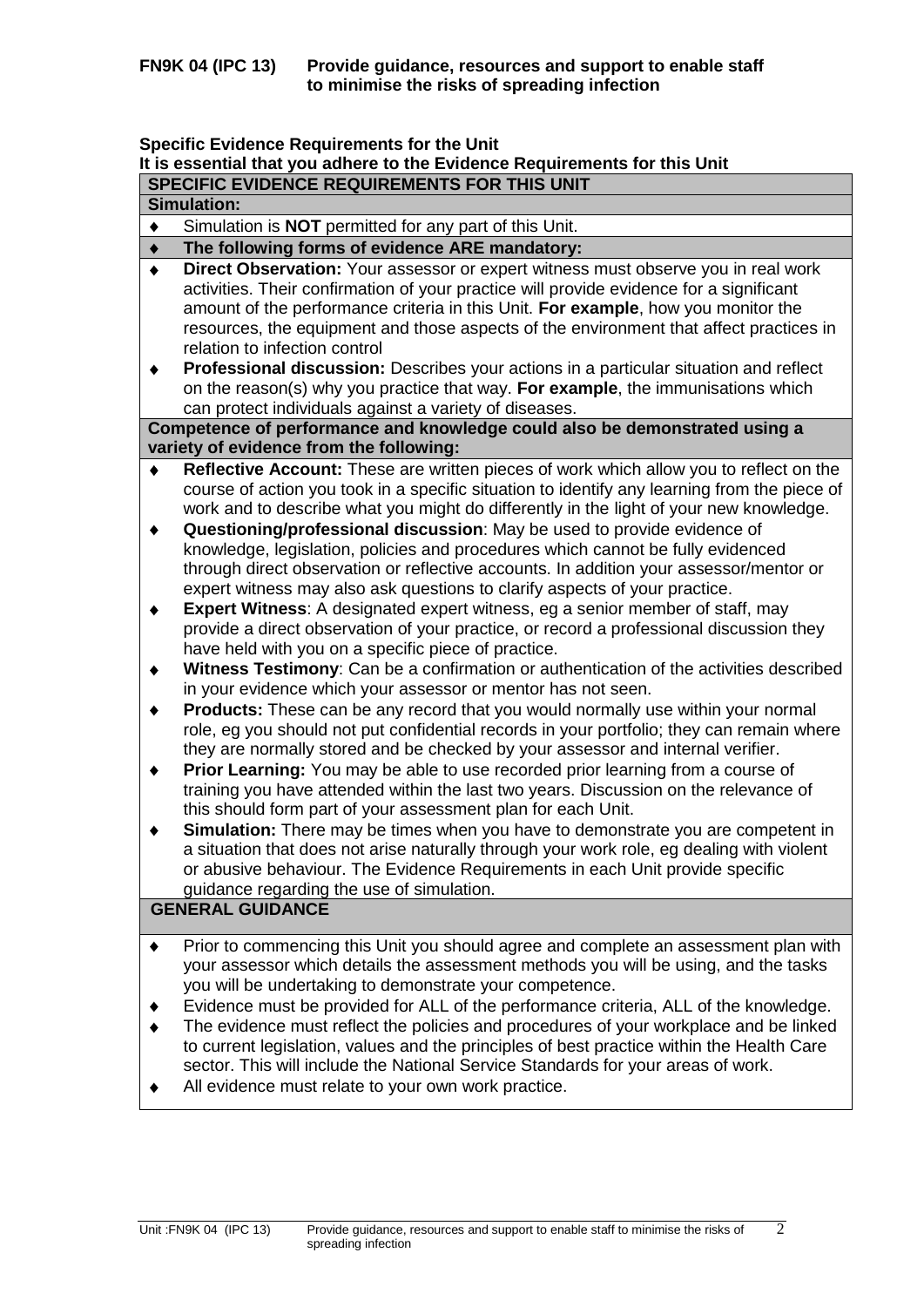## **FN9K 04 (IPC 13) Provide guidance, resources and support to enable staff to minimise the risks of spreading infection**

## **KNOWLEDGE SPECIFICATION FOR THIS UNIT**

Competent practice is a combination of the application of skills and knowledge informed by values and ethics. This specification details the knowledge and understanding required to carry out competent practice in the performance described in this Unit.

When using this specification **it is important to read the knowledge requirements in relation to expectations and requirements of your job role**.

### **You need to provide evidence for ALL knowledge points listed below. There are a variety of ways this can be achieved so it is essential that you read the 'knowledge evidence' section of the Assessment Guidance.**

|                 | You need to show that you know, understand and can apply in<br>practice:                                                                                                   | <b>Enter</b><br><b>Evidence</b><br><b>Numbers</b> |
|-----------------|----------------------------------------------------------------------------------------------------------------------------------------------------------------------------|---------------------------------------------------|
| $\mathbf{1}$    | Relevant standard infection control precautions legislation and<br>policies.                                                                                               |                                                   |
| 2               | Health and safety regulations covering your area of<br>responsibility.                                                                                                     |                                                   |
| 3               | The COSHH regulations concerning hazardous substances.                                                                                                                     |                                                   |
| $\overline{4}$  | The chain of infection.                                                                                                                                                    |                                                   |
| 5               | Immunisations that can protect against occupationally acquired<br>infection and the means of referring staff for occupational<br>health advice.                            |                                                   |
| 6               | Appropriate facilities for hand hygiene.                                                                                                                                   |                                                   |
| $\overline{7}$  | Appropriate facilities for first aid provision.                                                                                                                            |                                                   |
| 8               | Techniques for maintaining hand hygiene.                                                                                                                                   |                                                   |
| $\overline{9}$  | The personal protective equipment your staff need.                                                                                                                         |                                                   |
| 10              | Latex allergy and local policy on provision of latex-free gloves.                                                                                                          |                                                   |
| 11              | How to ensure risks of infection are expertly assessed in your<br>area of activity.                                                                                        |                                                   |
| 12 <sub>2</sub> | Root cause analysis in relation to infection control.                                                                                                                      |                                                   |
|                 | 13 What actions should be taken before, during and after a<br>procedure to minimise the risks of infection.                                                                |                                                   |
| 14              | Techniques to develop, review and communicate local policies<br>and guidelines on infection control that affect your area of<br>activity.                                  |                                                   |
|                 | 15 The mechanism to secure induction training and subsequent<br>updating for your staff.                                                                                   |                                                   |
| 16              | How to acquire the personal protective equipment, supplies<br>and facilities to enable staff to apply the agreed standard<br>infection control and prevention precautions. |                                                   |
|                 | 17 How to monitor staff practices and to take action to maintain<br>the required standards.                                                                                |                                                   |
|                 | 18 Your own role and responsibilities and the responsibilities of<br>others.                                                                                               |                                                   |
|                 | 19 How to maintain records required in your area of activity.                                                                                                              |                                                   |
| 20              | Accident and incident reporting and the mechanisms to ensure<br>action is taken to tackle problems.                                                                        |                                                   |
| 21              | How and when to report issues that are outside your own job<br>role.                                                                                                       |                                                   |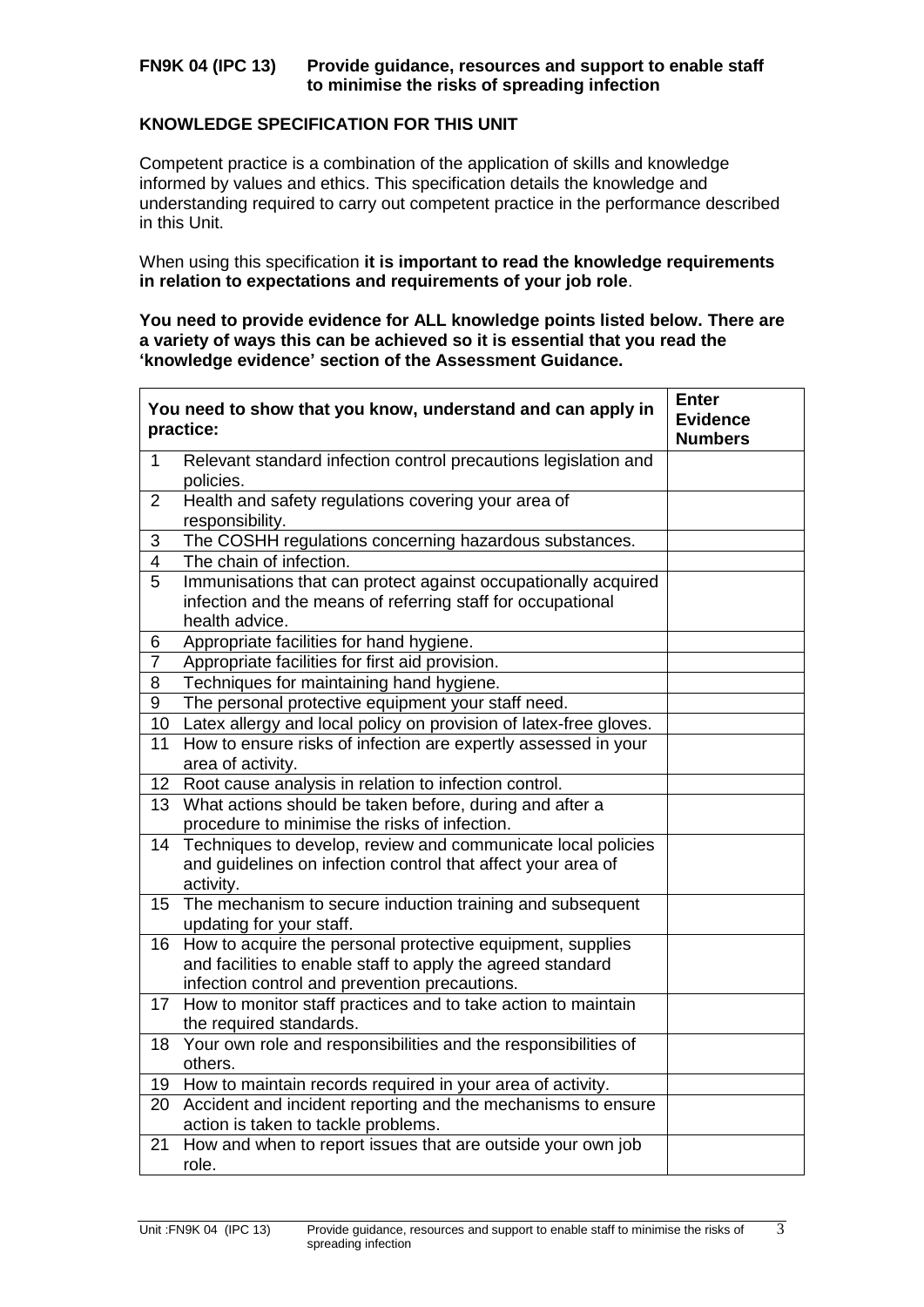|                | <b>Performance Criteria</b>                                                         |           |           |           |   |   |           |           |
|----------------|-------------------------------------------------------------------------------------|-----------|-----------|-----------|---|---|-----------|-----------|
|                |                                                                                     | <b>DO</b> | <b>RA</b> | <b>EW</b> | Q | P | <b>WT</b> | <b>PD</b> |
| 1              | Apply, adopt or develop clear infection<br>control policies and guidelines for your |           |           |           |   |   |           |           |
|                | area of responsibility that are in line<br>with national/local policies.            |           |           |           |   |   |           |           |
| 2              | Clearly communicate the policies and                                                |           |           |           |   |   |           |           |
|                | guidelines to all your staff, and to<br>patients and visitors.                      |           |           |           |   |   |           |           |
| 3              | Arrange for induction training and                                                  |           |           |           |   |   |           |           |
|                | subsequent updating to ensure staff<br>have the knowledge and skills to apply       |           |           |           |   |   |           |           |
|                | the infection control policies and                                                  |           |           |           |   |   |           |           |
|                | guidelines.                                                                         |           |           |           |   |   |           |           |
| 4              | Ensure that infection control is an<br>integral part of all staff personal          |           |           |           |   |   |           |           |
|                | objectives.                                                                         |           |           |           |   |   |           |           |
| 5              | protect staff by ensuring they have                                                 |           |           |           |   |   |           |           |
|                | access to<br>(a)<br>the appropriate personal                                        |           |           |           |   |   |           |           |
|                | protective equipment                                                                |           |           |           |   |   |           |           |
|                | occupational health services<br>(b)                                                 |           |           |           |   |   |           |           |
|                | the appropriate immunisations<br>(c)                                                |           |           |           |   |   |           |           |
|                | other facilities and supplies<br>(d)                                                |           |           |           |   |   |           |           |
|                | necessary to enable them to                                                         |           |           |           |   |   |           |           |
|                | minimise the risks of infection                                                     |           |           |           |   |   |           |           |
|                | while carrying out their jobs                                                       |           |           |           |   |   |           |           |
| 6              | Monitor, audit and provide feedback on                                              |           |           |           |   |   |           |           |
|                | staff practices in relation to infection<br>control.                                |           |           |           |   |   |           |           |
| $\overline{7}$ | Monitor the resources, the equipment                                                |           |           |           |   |   |           |           |
|                | and those aspects of the environment                                                |           |           |           |   |   |           |           |
|                | that affect practices in relation to                                                |           |           |           |   |   |           |           |
|                | infection control.                                                                  |           |           |           |   |   |           |           |
| 8              | Where problems are observed or                                                      |           |           |           |   |   |           |           |
|                | reported, investigate the causes and,                                               |           |           |           |   |   |           |           |
|                | where appropriate, initiate prompt<br>remedial action.                              |           |           |           |   |   |           |           |
| 9              | Review all reported adverse events                                                  |           |           |           |   |   |           |           |
|                | that could pose an infection risk and,                                              |           |           |           |   |   |           |           |
|                | where appropriate, initiate prompt                                                  |           |           |           |   |   |           |           |
|                | action to tackle problems.                                                          |           |           |           |   |   |           |           |
| 10             | Analyse trends of all reported adverse                                              |           |           |           |   |   |           |           |
|                | events to identify recurrent problems                                               |           |           |           |   |   |           |           |
|                | and initiate action to tackle them.                                                 |           |           |           |   |   |           |           |
| 11             | Should you encounter problems in                                                    |           |           |           |   |   |           |           |
|                | relation to infection control that you are<br>unable to remedy, inform the person   |           |           |           |   |   |           |           |
|                | responsible for them and ask them to                                                |           |           |           |   |   |           |           |
|                | take action.                                                                        |           |           |           |   |   |           |           |

*PD* = *Professional Discussion*

*DO = Direct Observation RA = Reflective Account Q = Questions*

*EW = Expert Witness P = Product (Work) WT = Witness Testimony*